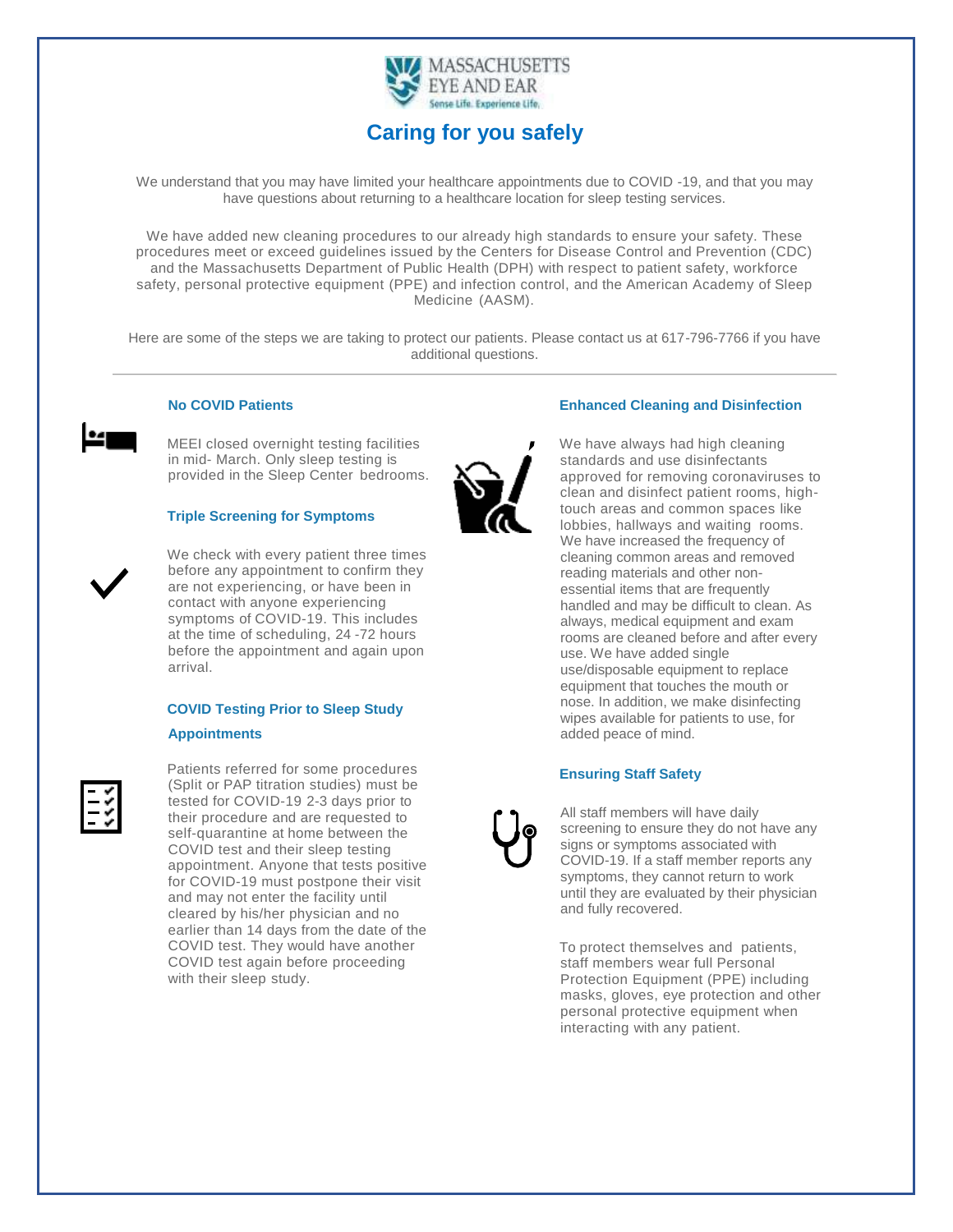#### **Hand Hygiene**



Hand hygiene is the most essential part of our safety program. Staff members will wash their hands with soap and water or use an alcohol-based hand sanitizer before and after any interaction with you. Hand hygiene products are also readily accessible for everyone to use throughout our facilities.

#### **Masks for Everyone**



All staff, patients, visitors and essential patient escorts must wear a mask at all times. Patients will be able to remove their mask when they are ready to go to sleep. For patients, visitors and escorts, a cloth face cover like a fabric mask is acceptable. A mask will be provided to anyone who arrives without one.

#### **Visitor Restrictions**



Currently, visitors are not allowed into the sleep center. Essential escorts, when permitted, will be checked for symptoms of COVID-19 upon arrival. Masks or cloth face coverings must be worn at all times. Anyone with symptoms, a recent COVID diagnosis, or exposure to someone who was recently diagnosed with COVID-19 will be asked to postpone their visit and may not enter the facility.

#### **Secure Entrances and Exits**



We have one door to enter to our sleep testing centers to ensure anyone entering, including patients, staff, approved visitors, and essential escorts, are checked for symptoms and wearing masks.

#### **Facility Changes**



Our facilities have been carefully adapted with safety precautions in mind to accommodate and monitor appropriate physical distancing and pedestrian traffic flow.

#### **Touch-Free Check-in and Check-out**



New processes may enable preregistration to be done by phone or online in advance of your appointment and checkout to minimize sharing objects like pens and clipboards.

#### **Waiting Room Alternatives**



We have implemented a procedure to bypass the waiting room, by requesting patients to call upon arrival to the parking area. This allows so that the technologist to meet the patient at the door to the Sleep Center, provide a mask and hand sanitizer, and immediately escort them to his/her bedroom. In addition, appointment arrival times are separated by at least an hour, to avoid more than one patient arriving in the center at the same time.